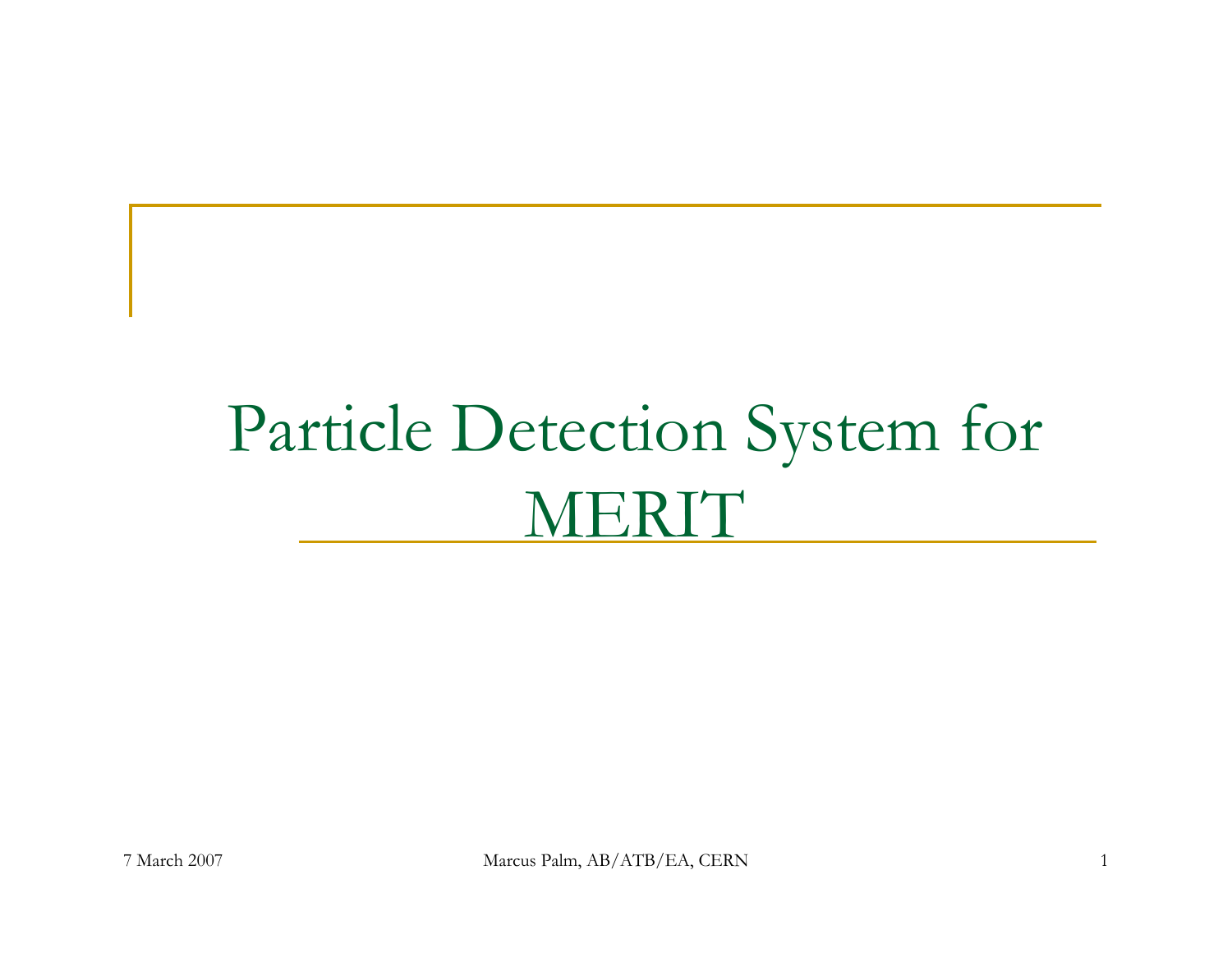### Detector types

- п Main: Diamond detectors
	- $\Box$  Same principle as a PIN-diode, with reverse bias voltage and separation of electron-hole pairs, created by traversing MIPs.
	- $\Box$  Previously tested in conditions similar to what a MERIT-detector will experience, with comforting results.



Diamond sample

- □ 5 pcs (being delivered)
- $\mathcal{C}^{\mathcal{A}}$  Backup: ACEM
	- Aluminum Cathode Electron Multiplier Built like a photo multiplier, but with an aluminum foil functioning as a secondary electron emitter as cathode. See [1].
	- $\Box$ 4 pcs

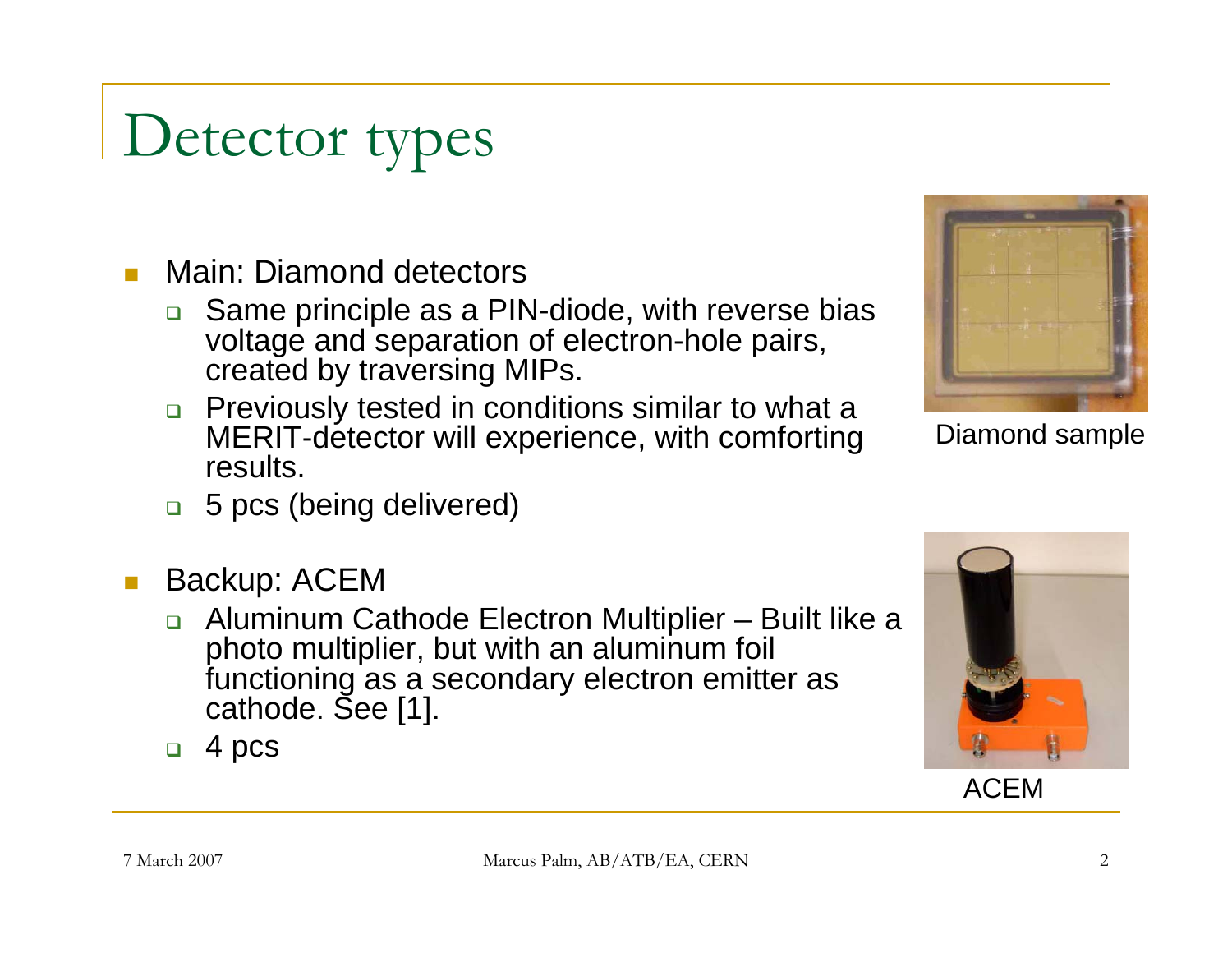# Diamond performance

- $\overline{\mathbb{R}^n}$  Earlier test of a pCVD-type detector [2].
	- $\Box$ **Diamond response in a proton beam (~3\*10<sup>8</sup> p/cm<sup>2</sup>),** simulating an unsynchronized beam abort in LHC.
	- $\Box$  A reservoir capacitor maintains the bias voltage over the detector.

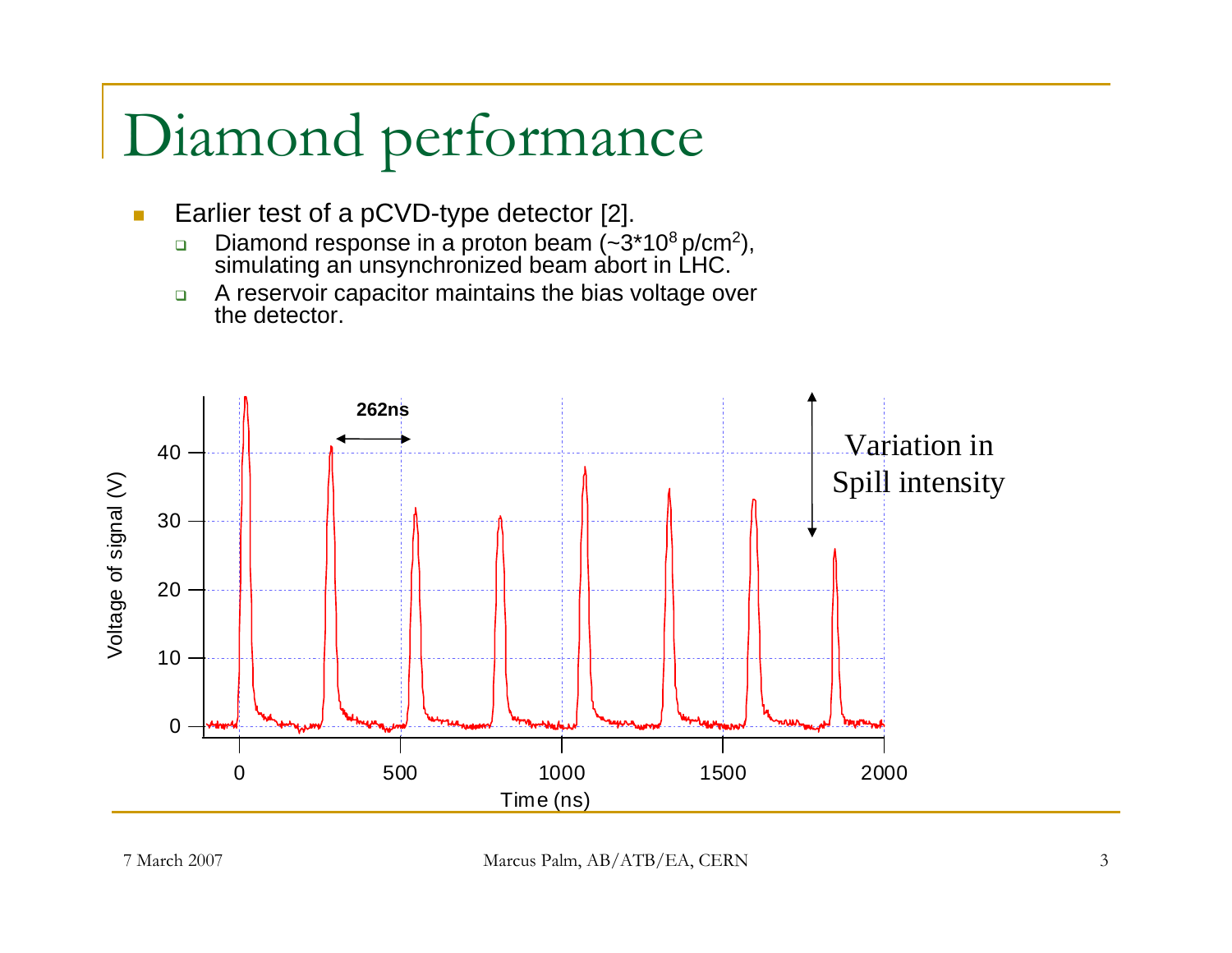### Detector positions

| <b>ACEM</b>        | pCVD         |  |  |  |
|--------------------|--------------|--|--|--|
| Dump $(0^{\circ})$ |              |  |  |  |
| -8°                | -8°          |  |  |  |
| $+8^{\circ}$       | $+8^{\circ}$ |  |  |  |
|                    | $-45^\circ$  |  |  |  |
| $+45^\circ$        | $+45^\circ$  |  |  |  |
|                    | $+90^\circ$  |  |  |  |

- pCVD
- ACEM
- Simulated spots  $\blacktriangle$ (Striganov)

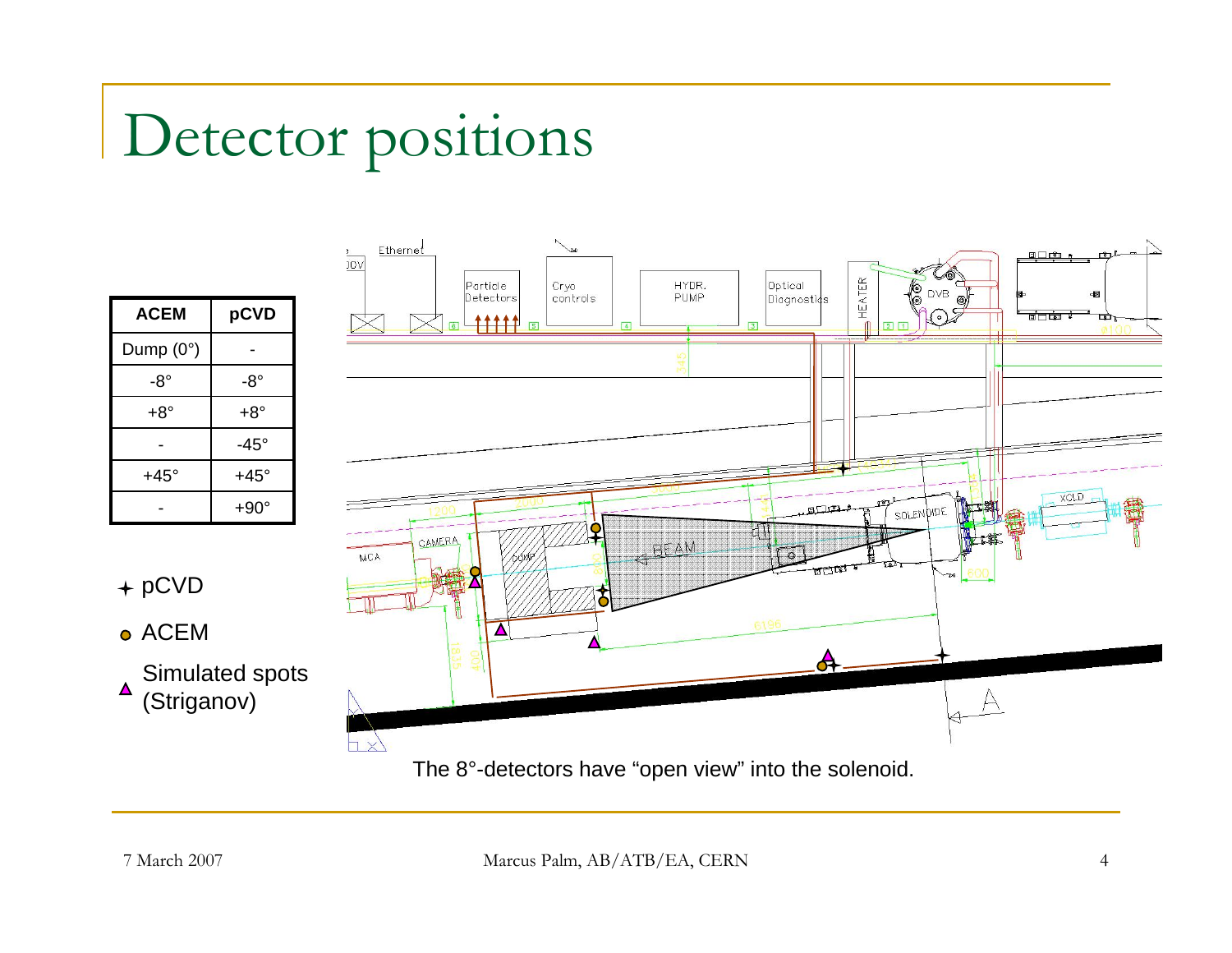# Equipment specifications

- T. Oscilloscopes (2)
	- □ LeCroy WavePro 7100A: 4 CH, 2.5 GS/s, Ethernet
	- $\Box$ Tektronix 744A: 4 CH, 500 MS/s, GPIB
- $\mathbb{R}^3$  Pulse generatorm (1)
	- $\Box$  Agilent 81110A, GPIB
		- Π Receives a main trigger signal and distributes it to the oscilloscopes.
		- The original purpose of this was to easily generate single or double triggers to the oscilloscopes, depending on the pump/probe time interval. At longer intervals, the oscilloscope sampling has to be divided in 2 segments due to memory restrictions.
		- Ē. At the moment, the long (~ms) time separations are not accelerator feasible so a single trigger will most likely do in all scenarios. Nevertheless, the pulse generator is kept as a safety net for revival of the ms intervals.
- $\mathbb{R}^3$  Power Supplies (2)
	- ❏ CAEN N470: 4 HV channels, 0-3 kV, NIM crate. Daisy connected using LEMO cables and PC communication with a PCI CAENET A1303 card.

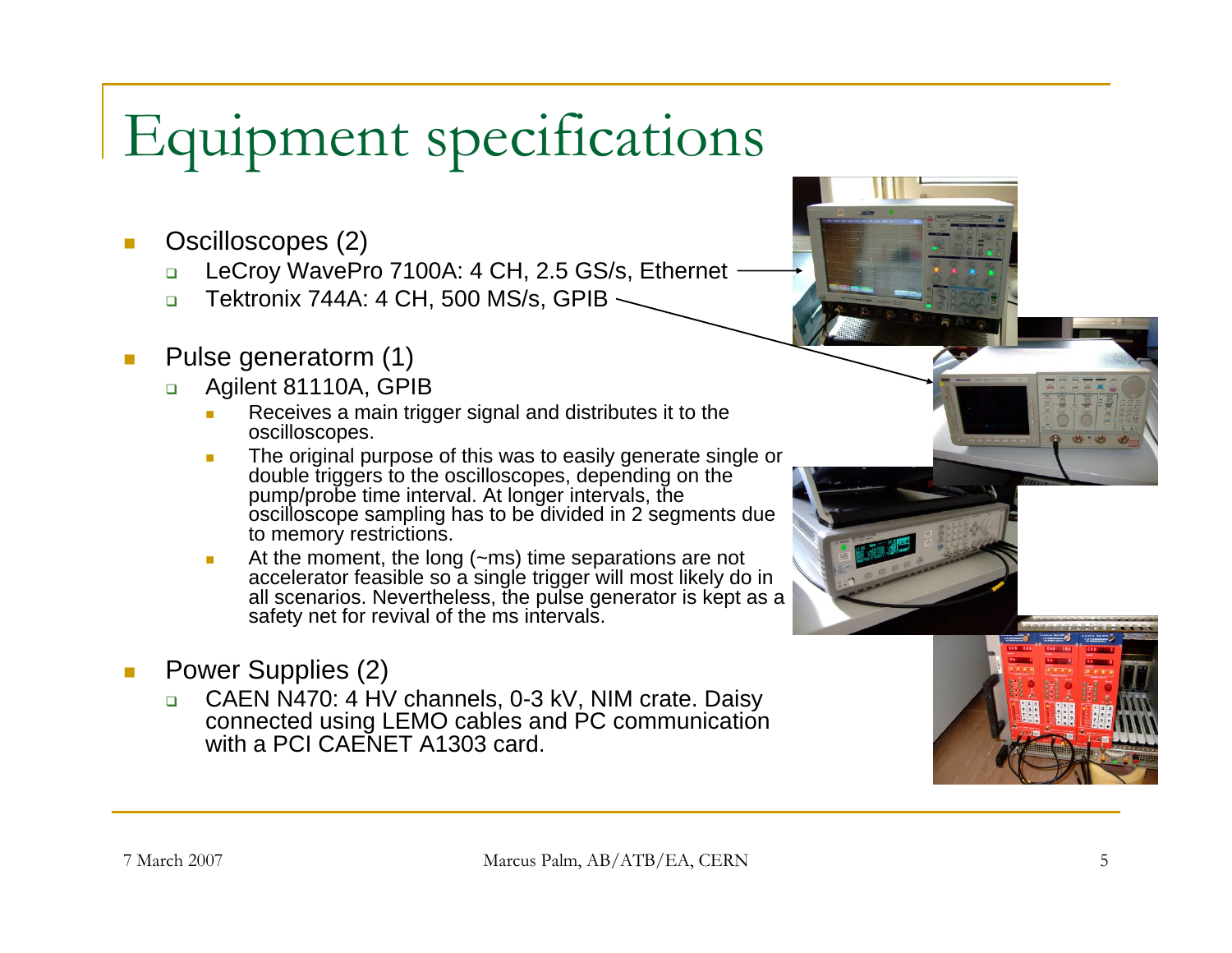#### Communication

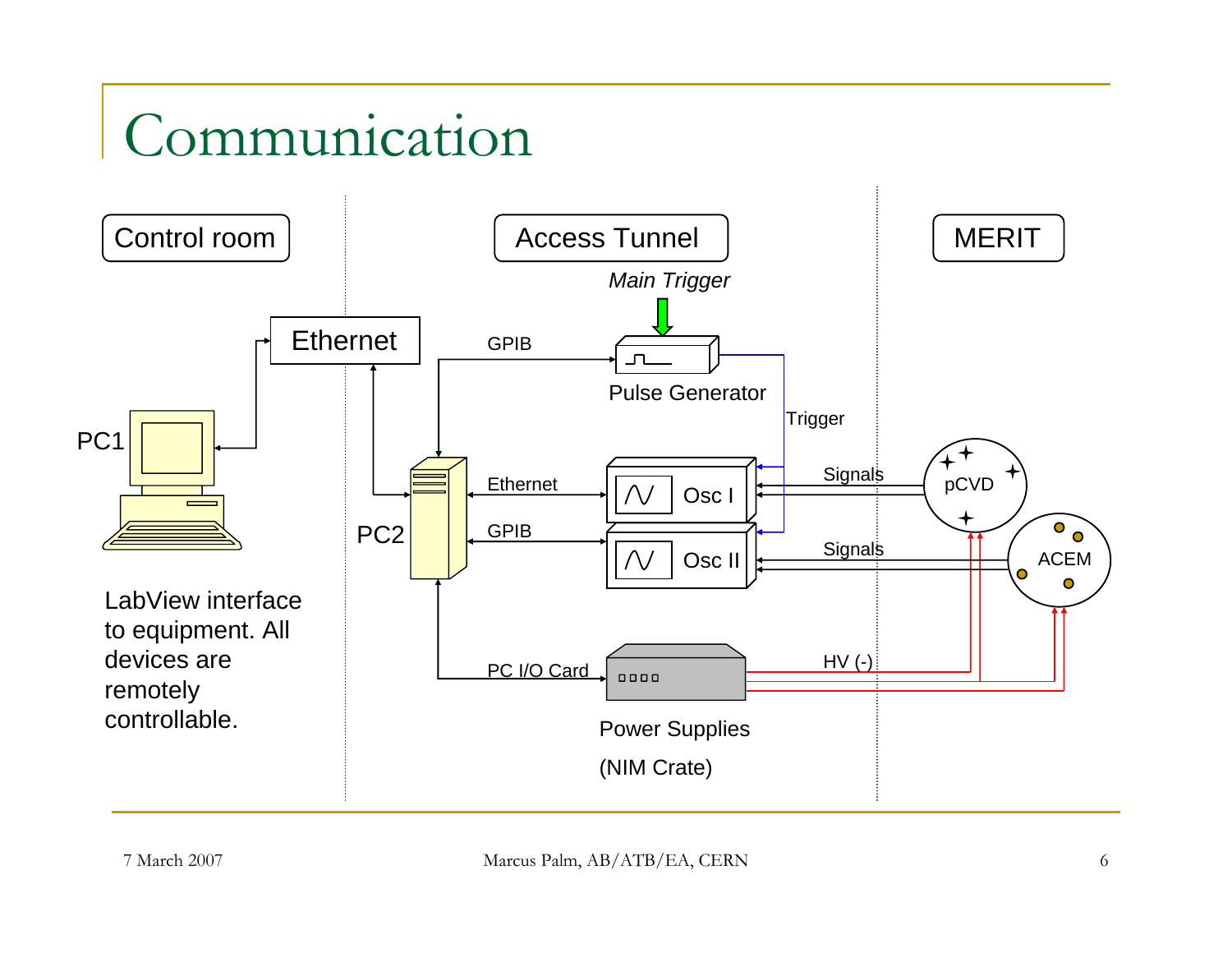### LabView interface

- $\overline{\mathbb{R}^n}$  As a certain level of uncertainty regarding the particle flux at each detector position is unavoidable, the first couple of runs will be dedicated to fine tuning of the detection system. This may include:
	- $\Box$  Finding proper bias voltage on each detector. Too high voltage might destroy the detectors as well as the oscilloscopes.
	- $\Box$  Finding highest possible oscilloscope resolution, without losing signal peaks.
	- $\Box$  (Adjust trigger timing and delay time on oscilloscope – the time between received trigger and start of acquisition. Very important parameter, but can be predefined to a high degree of accuracy.)

#### Snapshot of interface

| <b>ACEM IV</b>                                 | On <sup>1</sup> | TEK CH1      | Range [V] Offset [V] HV [V] |     | HV Mon I [uA] |    | I Mon | <b>PS Status</b> | $4 -$             |  |
|------------------------------------------------|-----------------|--------------|-----------------------------|-----|---------------|----|-------|------------------|-------------------|--|
|                                                | <b>Off</b>      | PowSup 1 CH4 | 4.0                         |     |               |    |       |                  | 검 0-<br>$-4-$     |  |
| <b>pCVD I</b><br>On <sup>3</sup><br><b>Off</b> |                 | LeCroy CH1   | Range [V] Offset [V] HV [V] |     | HV Mon I [uA] |    | I Mon | <b>PS Status</b> | <b>+-</b><br>중 0- |  |
|                                                |                 | PowSup 2 CH1 | 8.0                         | 300 | lο            | 15 |       |                  |                   |  |
| <b>pCVD II</b>                                 | On <sup>1</sup> | LeCroy CH2   | Range [V] Offset [V] HV [V] |     | HV Mon I [uA] |    | I Mon | <b>PS Status</b> | $4 -$<br>· 공 0-   |  |
|                                                | <b>Off</b>      | PowSup 2 CH2 | 410                         | 310 | 10            | 15 |       |                  |                   |  |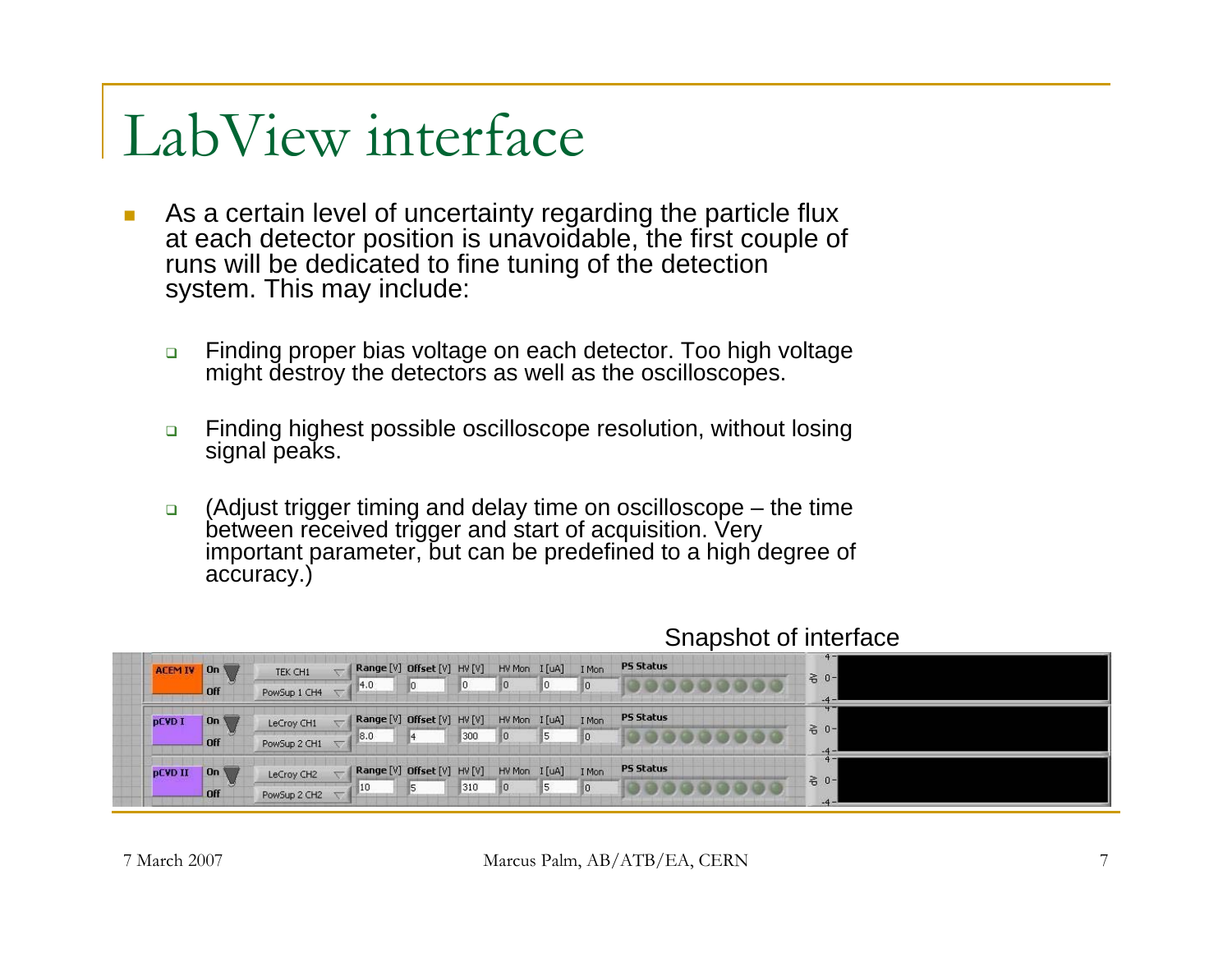# Signal analysis

- What we want to do:
	- **A** relative measurement of the total number of secondary particles from target on detector. ("Does 7th pulse yield less particles than the 3rd?")
- How:
	- $\Box$  (LP-filter detector signal, and - if necessary correct for voltage drifting)
	- $\Box$  Identify what parts of the signal corresponds to each pulse.
	- $\Box$  Define integration intervals.
	- $\Box$ Integrate.



Filtered and drift corrected signal with integration limits

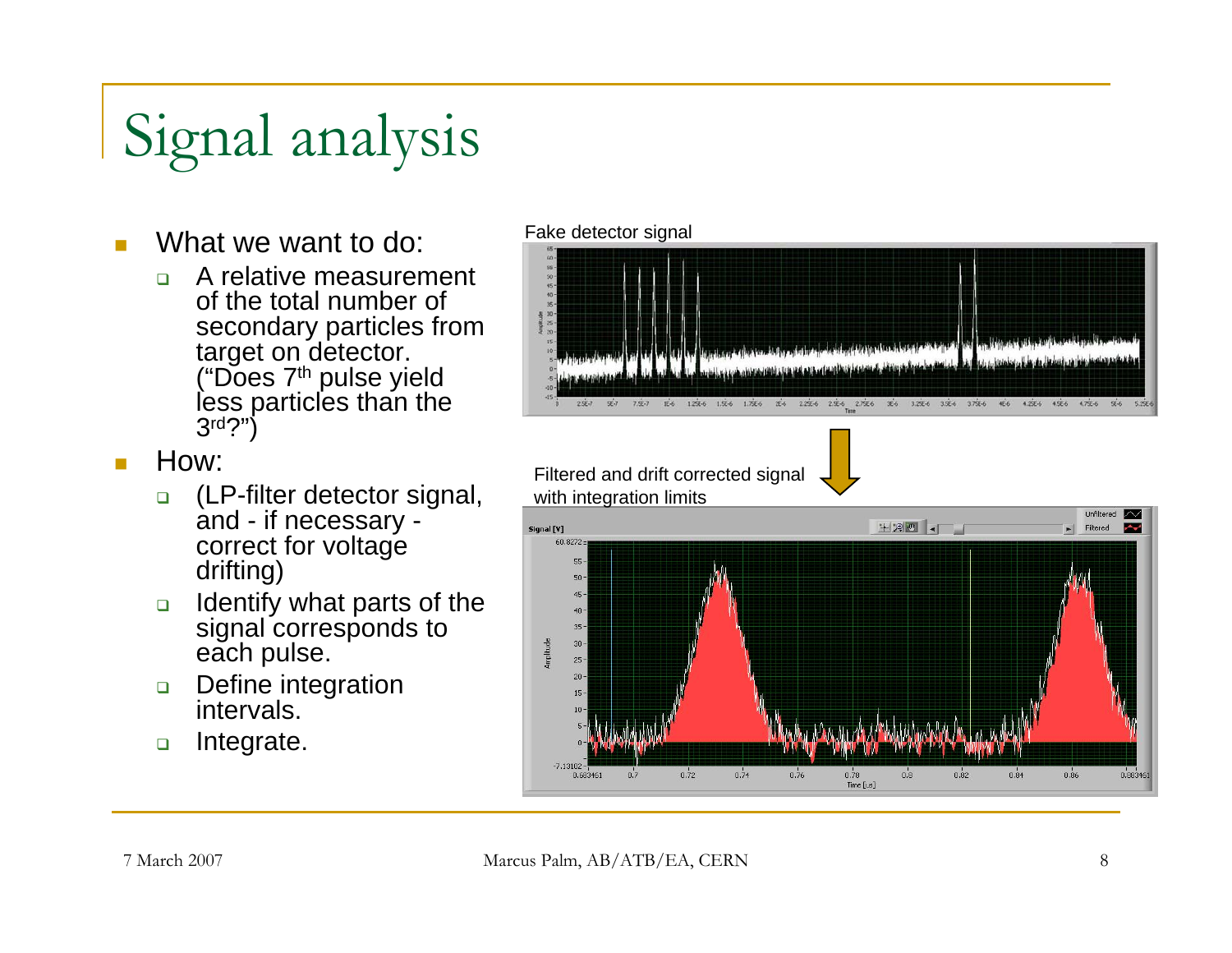# Upcoming activities

- $\mathbb{R}^2$  ACEM and pCVD testing in beam with MERIT equivalent intensity.
	- $\Box$ Main purpose: Find proper HV for the ACEMs
	- $\Box$ At PS startup, spring 2007
- **I**  Testing of performance deterioration in magnetic field
	- □ ACEMs already tested and passed[1].
	- $\Box$  Diamonds not as sensitive to magnetic fields, but this will be properly experimentally verified.